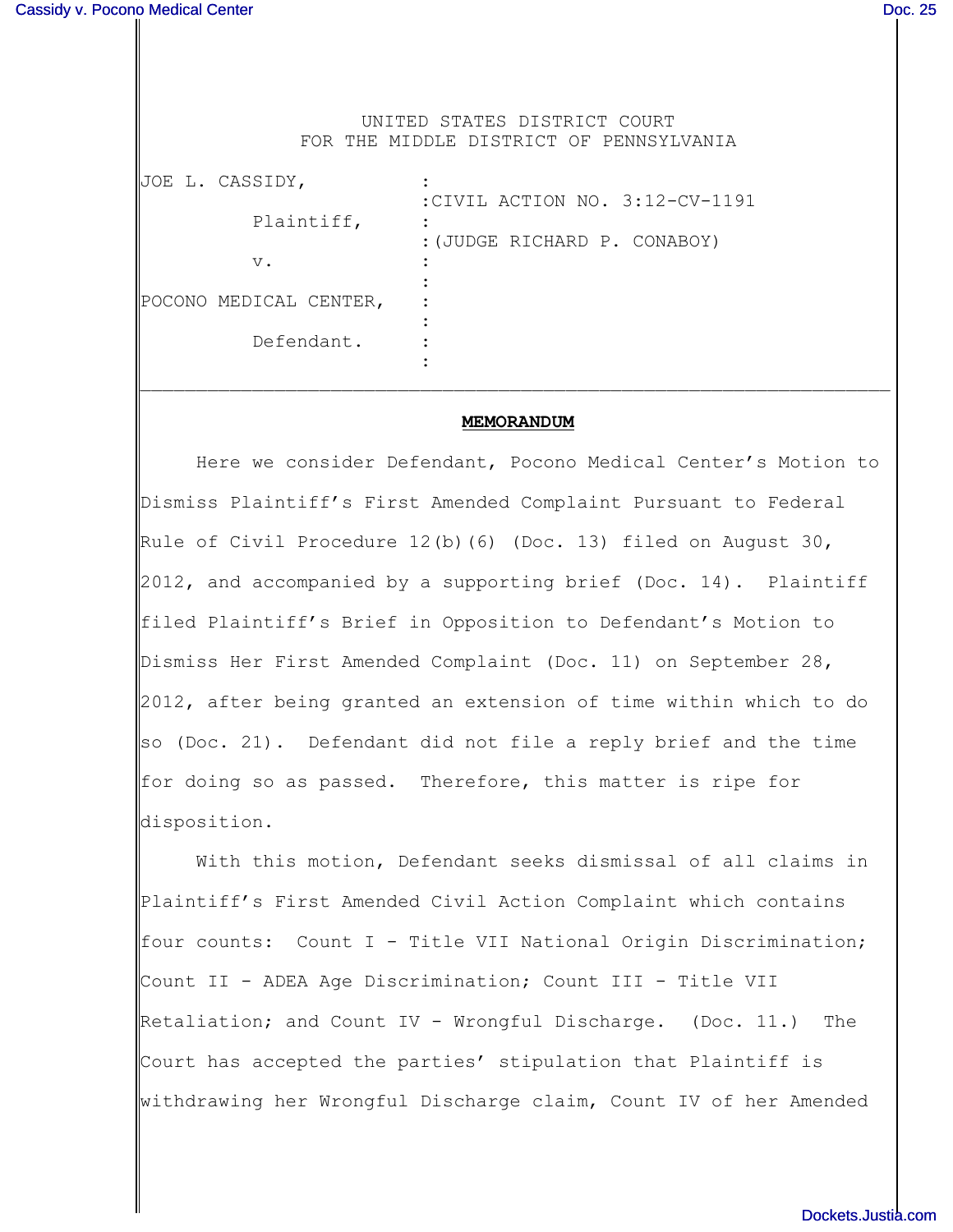Complaint. (*See* Docs. 22, 23.) Therefore, we will address the remaining three claims in this Memorandum. For the reasons discussed below, we grant the motion in part and deny it in part.

#### **I. Background**

Plaintiff is over forty years of age and is originally from the United Kingdom. (Doc. 11 ¶ 16.) She began her employment with Defendant as a registered nurse in the emergency room in February 2002. (Doc. 11 ¶ 17.)

In May of 2011, Plaintiff was called into "a so-called 'informal meeting'" with her director, Edward Knuth, Pat Casole, and Pat Watkins and was questioned about her name being in a patient's chart. (Doc. 11 ¶ 19.) The patient was a hospital employee admitted to the emergency room on April 25, 2011. (Doc. 11 ¶ 24.) Plaintiff was accused of violating HIPAA by allegedly accessing the patient's chart. (Doc. 11 ¶ 20.) Plaintiff was not involved in the patient's care. (Doc. 11 ¶ 21.) Plaintiff avers that she had never reviewed the chart and had no knowledge as to how her name was in the chart. (Doc. 11  $\parallel$  22.) She also avers that there are many ways someone else could have used Plaintiff's computer "or initiated some other mechanism by which Plaintiff's hame was involuntarily placed in the patient's chart." (Doc. 11 1 23.) At the meeting, Plaintiff said she knew nothing about the patient and denied accusations of "snooping" in the chart. (Doc. 11 ¶ 25-26.)

2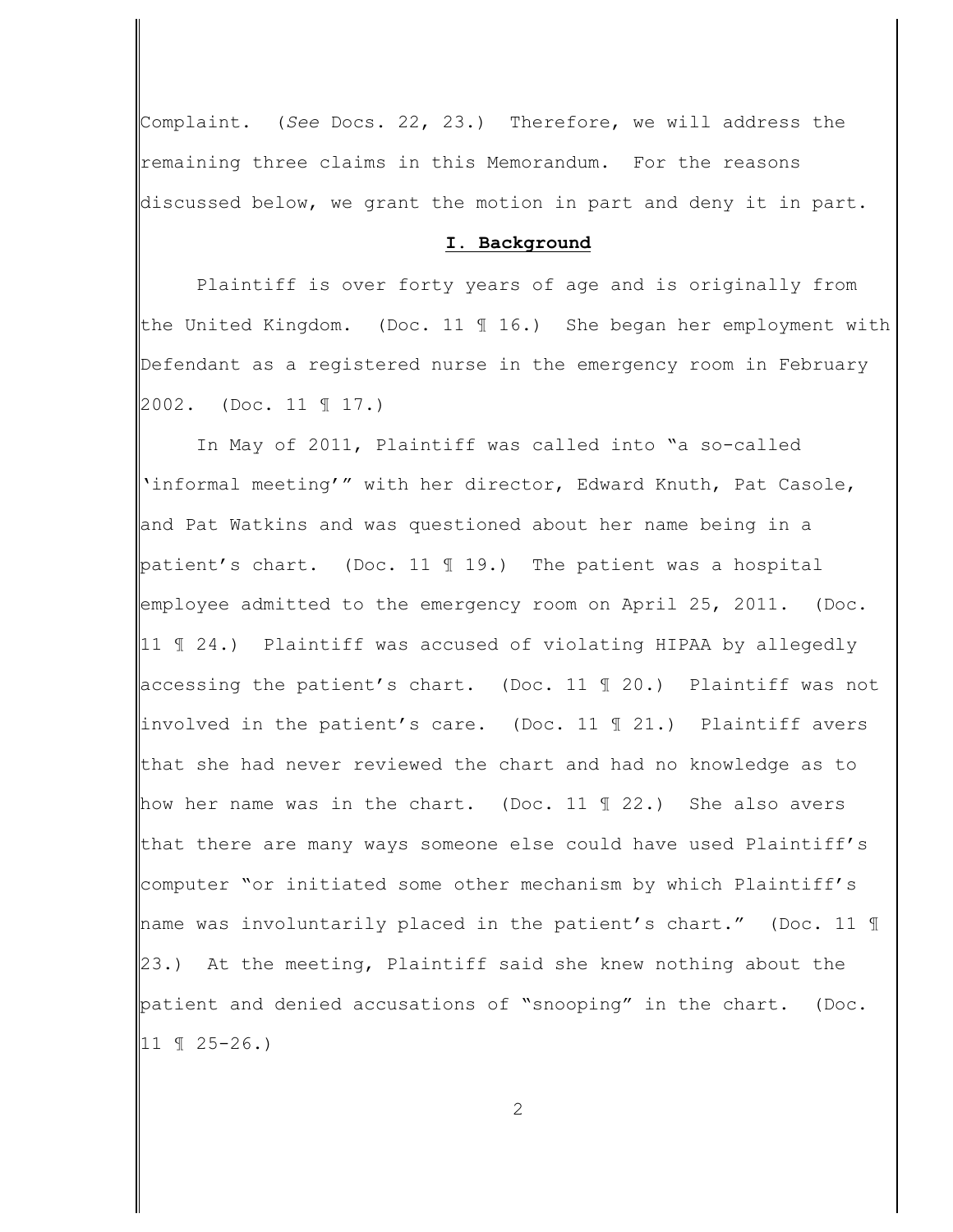Several weeks later, Plaintiff was called to a formal meeting with Everett Saunders, Clinical Supervisor for the night shift, and Karen Giaquinto, Director of Compensation and Benefits. (Doc. 11 ¶ 28.) Plaintiff's union representative accompanied Plaintiff to this meeting. (Doc. 11 ¶ 29.) Plaintiff again denied allegations of wrongdoing. (Doc. 11 ¶ 30.) Plaintiff was not given an option to see where her name appeared in the chart. (Doc. 11  $\text{\textsterling}$  33.)

At her termination hearing on May 30, 2011, Plaintiff learned that her name had not appeared in the body of the chart but was in the lab results section. (Doc. 11  $\text{\textsterling}$  34.) She also learned that approximately 25 names appeared on the chart and only four people (three nurses and a secretary) were disciplined. (Doc. 11 ¶ 35.)

All of the individuals disciplined and terminated as a result of their names appearing in the chart were over forty years of age. (Doc. 11 ¶ 37.) Upon information and belief, Plaintiff avers that her replacement was under the age of forty and not from the United Kingdon. (Doc. 11 ¶ 38.)

Plaintiff also alleges that she was improperly targeted because of a previous incident where she refused to criminally alter medical records. (Doc. 11  $\parallel$  42.) In the earlier incident, Plaintiff was terminated for accusing management of requesting that Plaintiff make an alteration to a medical record, something she asserts she had refused to do. (Doc. 11 ¶ 39.) Pursuant to an arbitration award, Plaintiff got her job back and received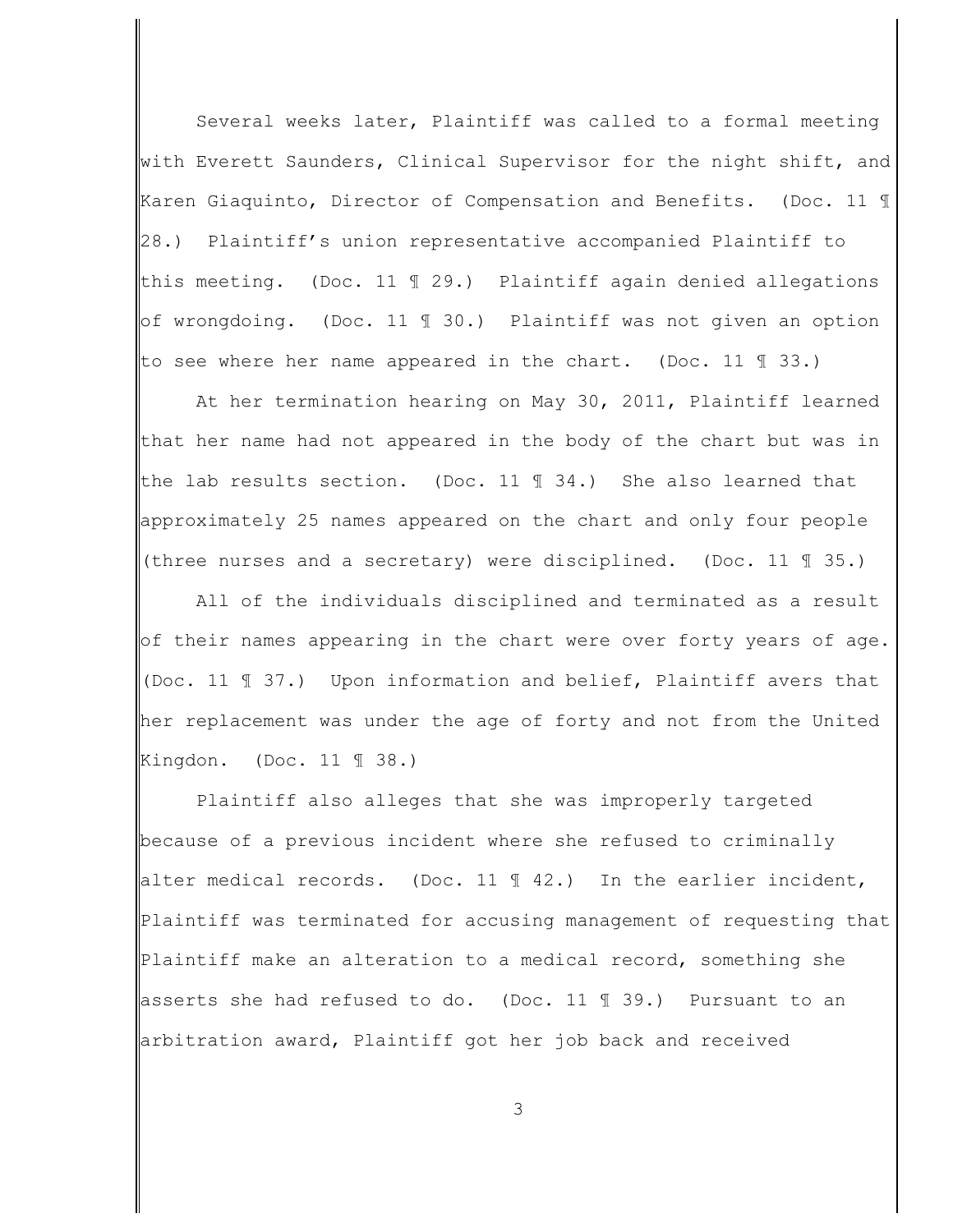sufficient back pay to make her whole. (Doc. 11  $\parallel$  40.) Plaintiff avers that her return to work in December 2010 caused management "significant consternation." (Doc. 11 ¶ 41.) Deb Racke, a night clinical supervisor, was the individual who accused Plaintiff of falsely accusing management and was also involved in the accusations related to the patient's chart which resulted in Plaintiff's second termination. (Doc. 11 ¶ 43.)

#### **II. Discussion**

## *A. Motion to Dismiss Standard*

In a motion to dismiss for failure to state a claim, the defendant bears the burden of showing that no claim has been presented. *Hedges v. United States*, 404 F.3d 744, 750 (3d Cir. 2005) (citing *Kehr Packages, Inc. v. Fidelcor, Inc.*, 926 F.2d 1406, 1409 (3d Cir. 1991)).

When reviewing a complaint pursuant to a defendant's motion to dismiss for failure to state a claim filed under Federal Rule of Civil Procedure  $12(b)(6)$ , the court does so in the context of the requirement of Federal Rule of Civil Procedure 8(a)(2) which requires only "a short and plain statement of the claims showing that the pleader is entitled to relief." The "short and plain statement" must be sufficient to "give the defendant fair notice of what the plaintiff's claim is and the grounds upon which it rests." *Conley v. Gibson*, 355 U.S. 41, 47 (1957), *abrogated on other grounds by Bell Atlantic Corp. v. Twombly*, 550 U.S. 433 (2007).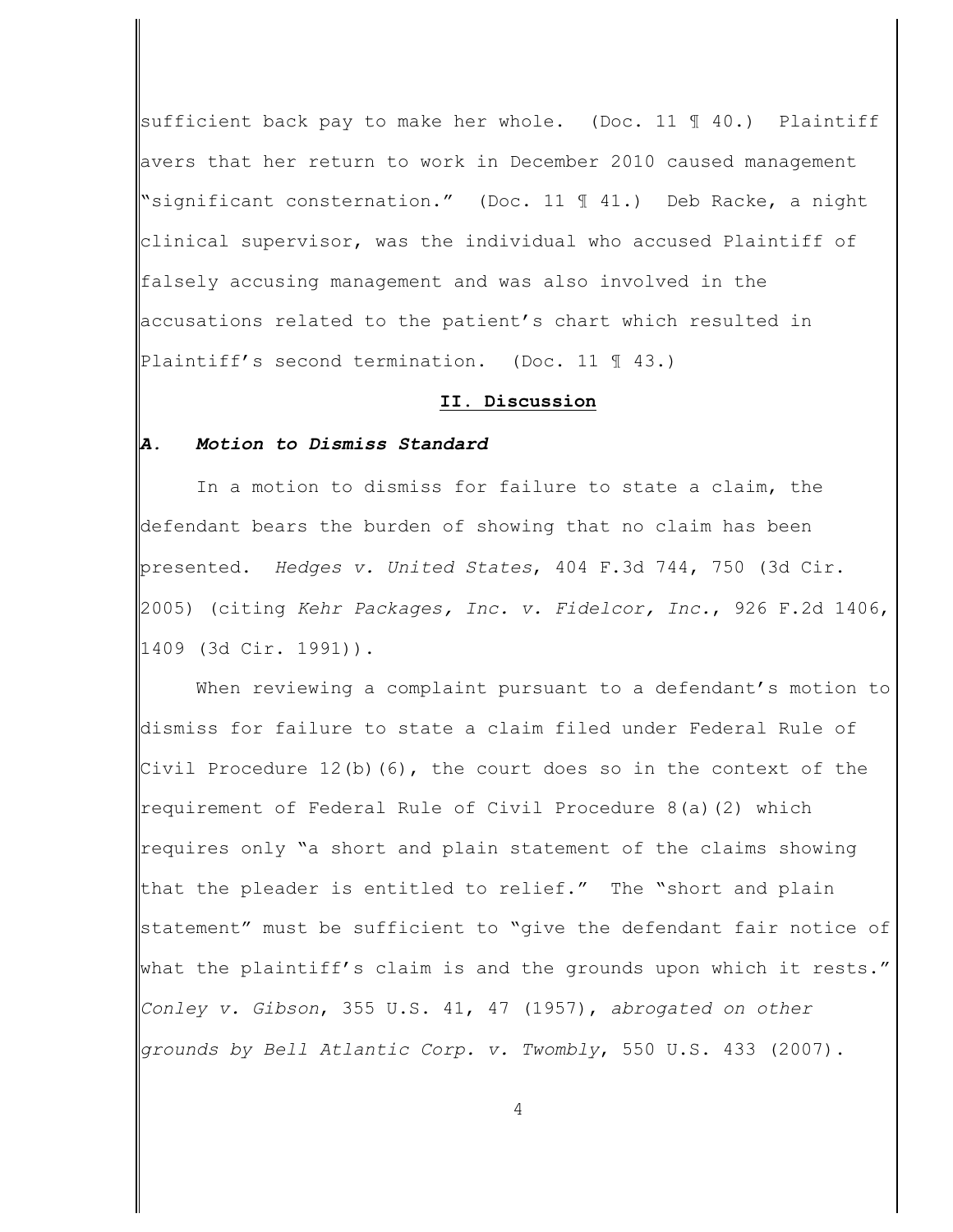*Twombly* confirmed that more is required than "labels and conclusions, and a formulaic recitation of the elements of a cause of action will not do." 550 U.S. at 555 (citing *Papasan v. Allain*, 478 U.S. 265, 286 (1986) (on a motion to dismiss, courts "are not bound to accept as true a legal conclusion couched as a factual allegation")). "Factual allegations must be enough to raise a right to relief above the speculative level on the assumption that all allegations in the complaint are true (even if doubtful in fact)." 550 U.S. at 555 (citations omitted).

In *McTernan v. City of York*, 577 F.3d 521, 530 (3d Cir. 2009), the Third Circuit Court of Appeals set out the standard applicable to a motion to dismiss in light of the United States Supreme Court's decisions in *Twombly*, 550 U.S. 433 (2007), and *Ashcroft v. Iqbal*, 556 U.S. 662, 129 S. Ct. 1937 (2009).

> "[T]o survive a motion to dismiss, a complaint must contain sufficient factual matter, accepted as true to 'state a claim that relief is plausible on its face.'" *Iqbal*, 129 S.Ct. at 1949 (citing *Twombly*, 550 U.S. at 570). The Court emphasized that "only a complaint that states a plausible claim for relief survives a motion to dismiss." *Id.* at 1950. Moreover, it continued, "[d]etermining whether a complaint states a plausible claim for relief will . . . be a context-specific task that requires the reviewing court to draw on its judicial experience and common sense." *Id.* (citation omitted).

*McTernan,* 577 F.3d at 530. The Circuit Court discussed the effects of *Twombly* and *Iqbal* in detail and provided a road map for district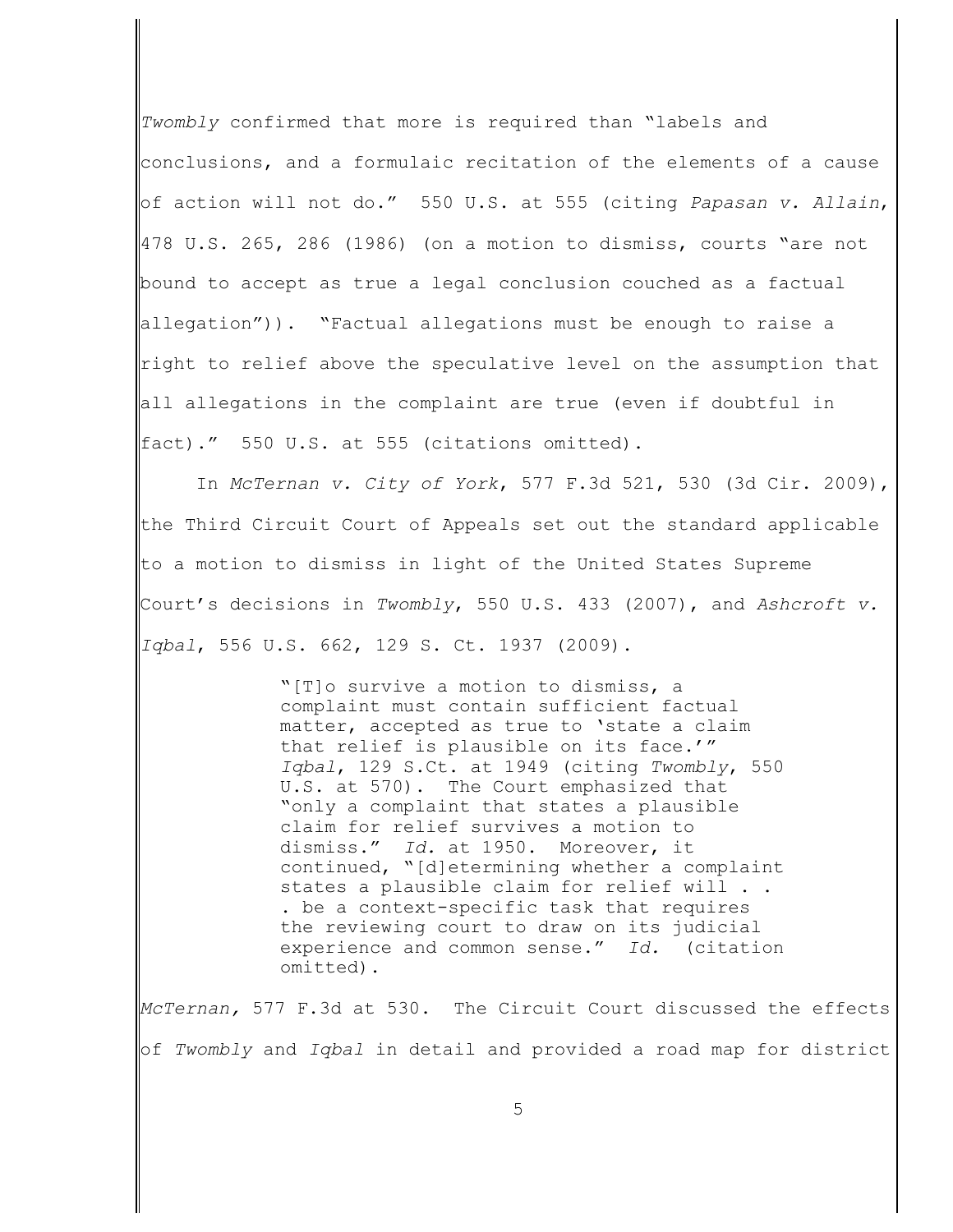courts presented with a motion to dismiss for failure to state a claim in a case filed just a week before *McTernan*, *Fowler v. UPMC Shadyside*, 578 F.3d 203 (3d Cir. 2009).

> [D]istrict courts should conduct a two-part analysis. First, the factual and legal elements of a claim should be separated. The District Court must accept all of the complaint's well-pleaded facts as true, but may disregard any legal conclusions. [*Iqbal*, 129 S. Ct. at 1949.] Second, a District Court must then determine whether the facts alleged in the complaint are sufficient to show that the plaintiff has a "plausible claim for relief." *Id.* at 1950. In other words, a complaint must do more than allege a plaintiff's entitlement to relief. A complaint has to "show" such an entitlement with its facts. *See Philips* [*v. Co. of Alleghany*], 515 F.3d [224,] 234-35 [(3d Cir.2008 )]. As the Supreme Court instructed in *Iqbal*, "[w]here the well-pleaded facts do not permit the court to infer more than the mere possibility of misconduct, the complaint has alleged--but it has not 'show[n]'--'that the pleader is entitled to relief.'" *Iqbal*, 129 S. Ct. at 1949. This "plausibility" determination will be "a context-specific task that requires the reviewing court to draw on its judicial experience and common sense." *Id.*

*Fowler*, 578 F.3d at 210-11.

The Circuit Court's guidance makes clear that legal conclusions are not entitled to the same deference as well-pled facts. As noted above, "the court is 'not bound to accept as true a legal conclusion couched as a factual allegation.'" *Guirguis v. Movers Specialty Services, Inc.*, No. 09-1104, 2009 WL 3041992, at \*2 (3d Cir. Sept. 24, 2009) (quoting *Twombly*, 550 U.S. at 555) (not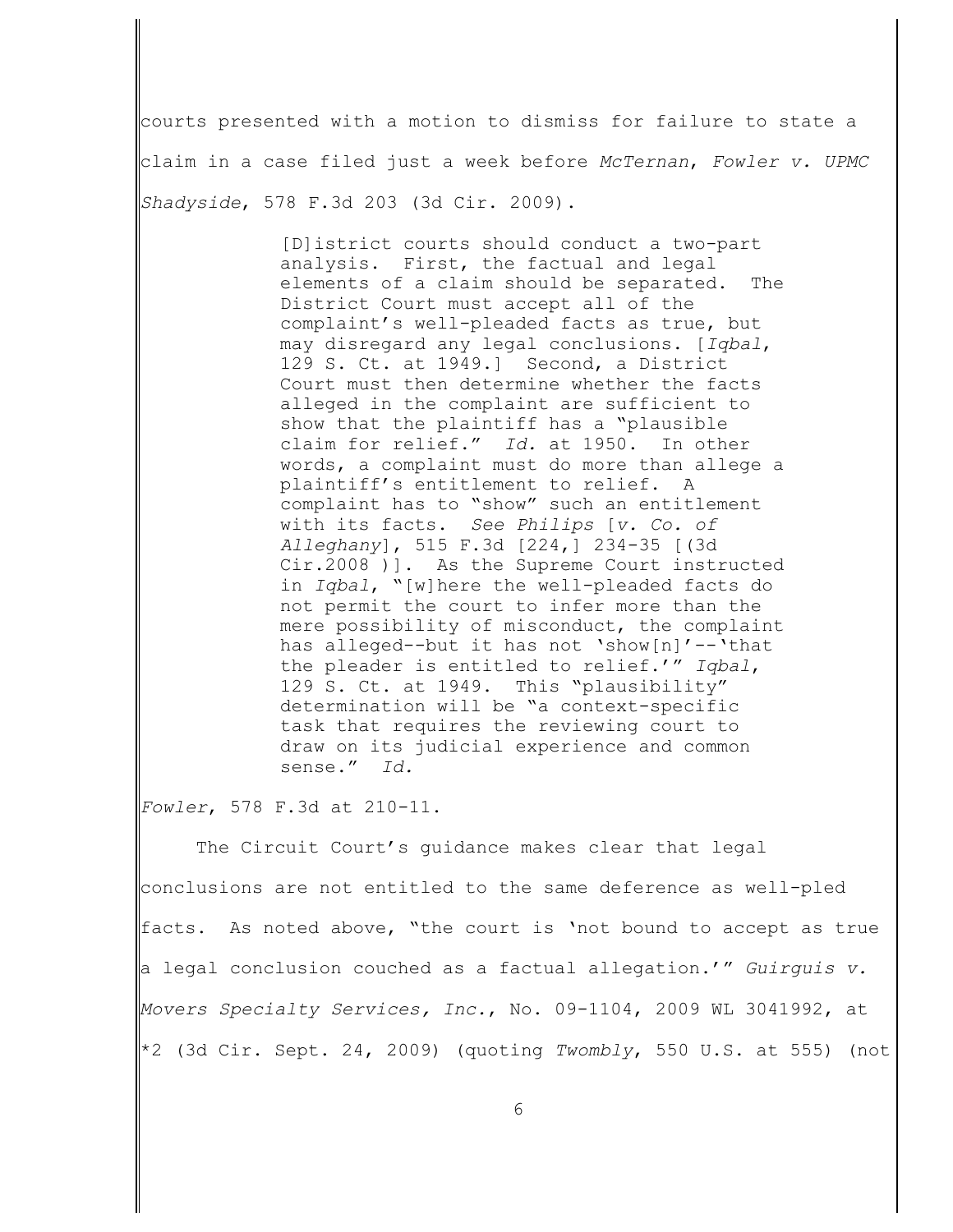precedential).

Finally, the district court must extend the plaintiff an opportunity to amend before dismissing a complaint unless amendment would be inequitable or futile. *See Grayson v. Mayview State Hosp.*, 293 F.3d 103, 108 (3d Cir. 2002).

## *B. Defendant's Motion*

### **1. National Origin Discrimination**

Defendant maintains Plaintiff has not pled the fourth element of her Title VII National Origin Discrimination claim. (Doc. 14 at 7.) Specifically, Defendant argues that Plaintiff has not pled facts which would lead to an inference of unlawful discrimination because no facts establish that her employer treated a similarly situated employee not within the protected class differently than Plaintiff on the basis of national origin. (*Id.* at 7-8.) We agree.

Title VII prohibits an employer from discharging an employee "because of such individual's race, color, religion, sex, or national origin." 42 U.S.C. § 2000e-2(a)(1). When a plaintiff lacks direct evidence of such discrimination, her claim falls under the burden-shifting framework set out in *McDonnell Douglas Corp. v. Green*, 411 U.S. 792 (1973). *See*, *e.g.*, *White v. Planned Sec. Services*, No. 11-4622, 2012 WL 1548962, at \*2 (3d Cir. May 3, 2012) (not precedential). In this scheme, a plaintiff has the burden of demonstrating a prima face case of unlawful discrimination or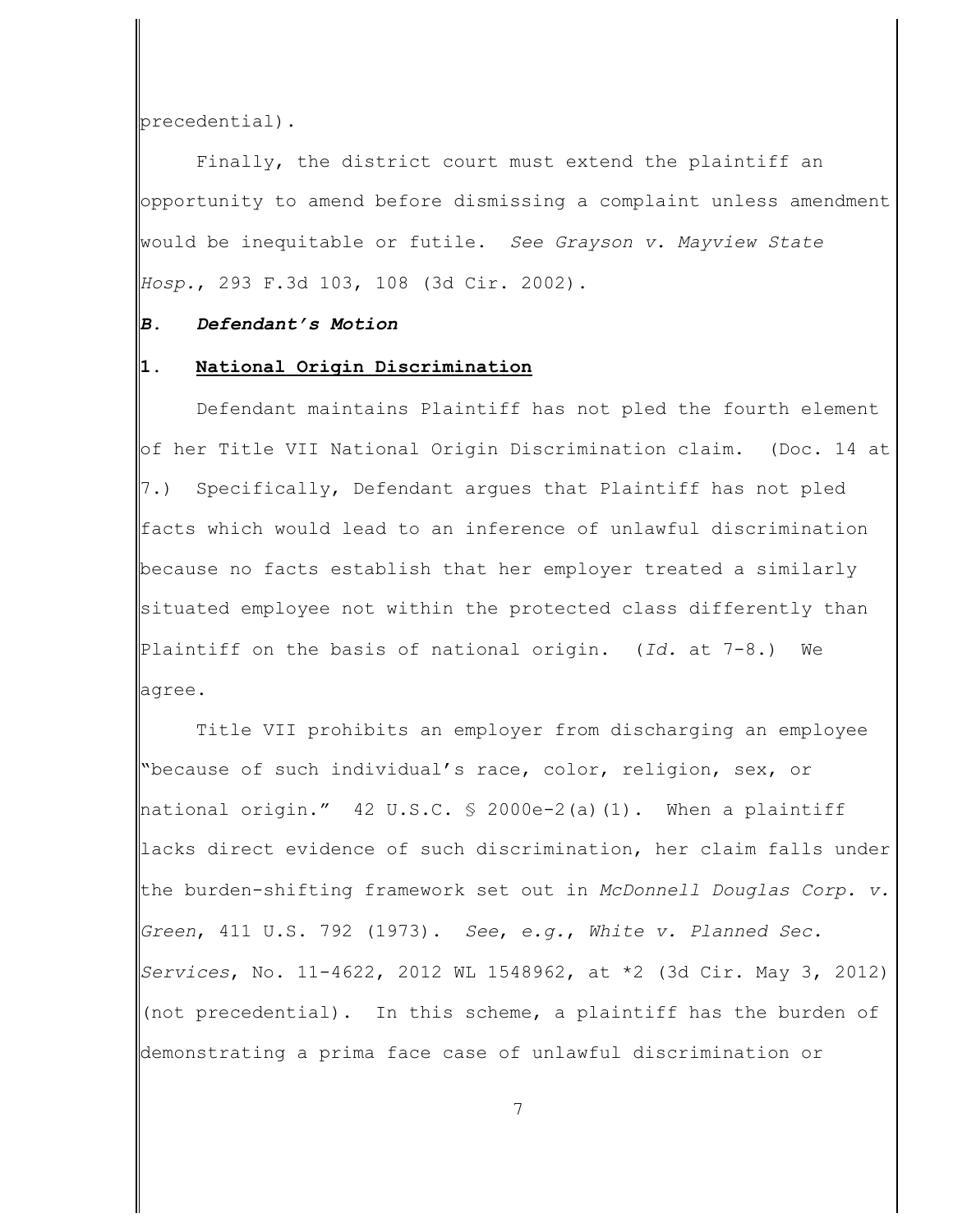retaliation. 411 U.S. at 802. The burden then shifts to the employer to articulate some legitimate, nondiscriminatory reason for the employer's action. *Id.* It is then up to the plaintiff to show that the employer's stated reason for its decision was a pretext for discrimination. *Id.* at 803.

Here Defendant's argument focuses on Plaintiff's prima facie case. (Doc. 14 at 7.) The existence of a prima facie case is a question of law to be decided by the court. *Sarullo v. USPS*, 352 F.3d 789, 797 (3d Cir. 2003). Making out a prima facie case requires a showing that:

> (1) the plaintiff belongs to a protected class; (2) he/she was qualified for the position; (3) he/she was subject to an adverse employment action despite being qualified; and (4) under circumstances that raise an inference of discriminatory action, the employer continued to seek out individuals with qualifications similar to the plaintiff's to fill the position. *McDonnell Douglas*, 411 U.S. at 802 . . . ; *Pivirotto v. Innovative Sys., Inc.*, 191 F.3d 344, 348 n.1, 352, 356 (3d Cir. 1999). However, the prima facie test remains flexible and must be tailored to fit the specific context in which it is applied. *Geraci v. Moody-Tottrup, Int'l, Inc.*, 82 F.3d 578, 581 (3d Cir. 1996).

352 F.3d at 797-98. *Sarullo* noted that "[t]he cental focus of the *prima facie* case is always whether the employer is treating some people less favorably than others because of their race, color, religion, sex, or national origin.'" 352 F.3d at 798.

Defendant concedes, for purposes of this motion only, that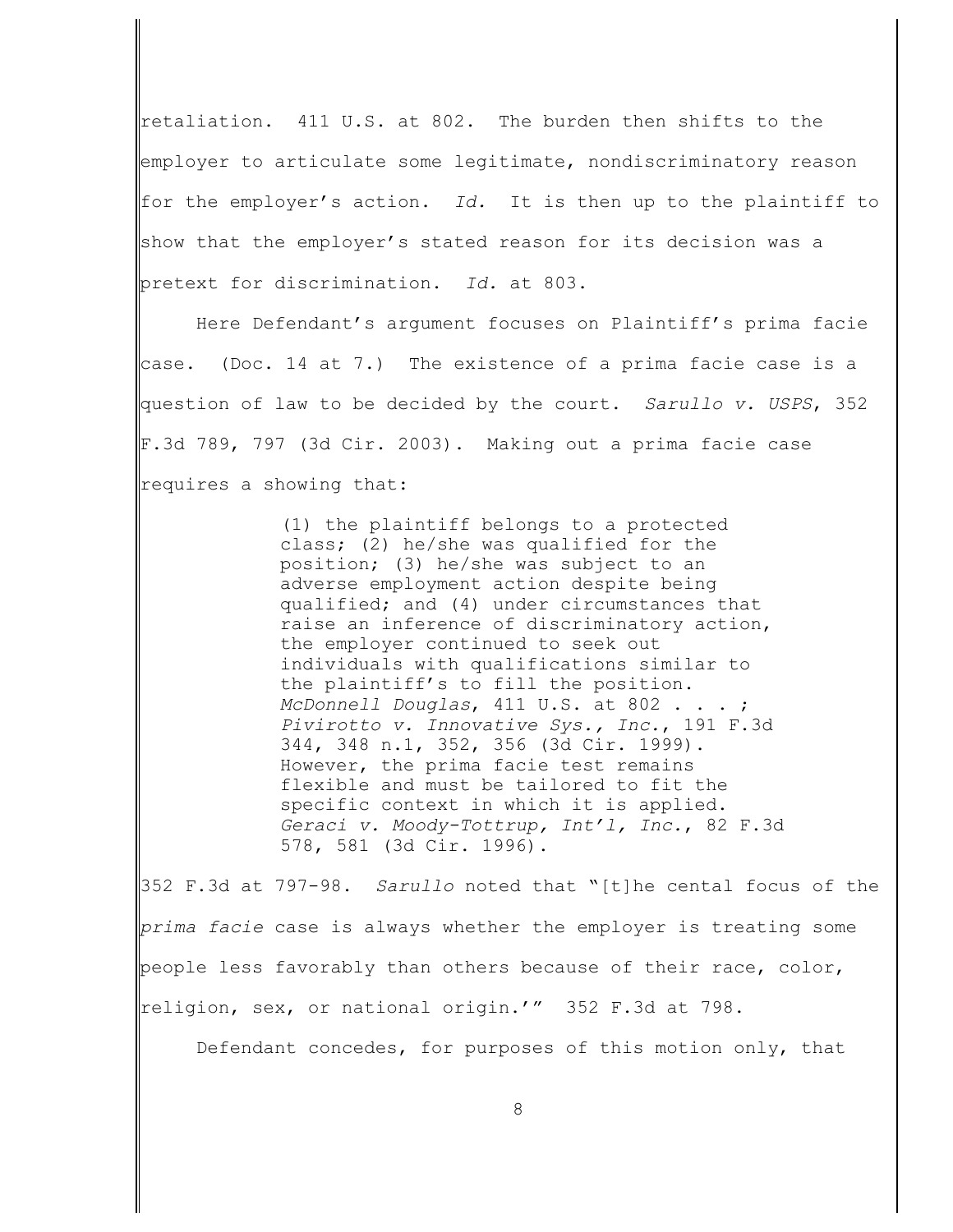Plaintiff can satisfy the first three prongs of her prima facie case. (Doc. 14 at 7.) However, Defendant contends Plaintiff has not satisfied the fourth prong in that she does not establish facts that would lead to an inference of unlawful national origin discrimination. (Doc. 14 at 7.) Citing Plaintiff's averment that she "was treated less favorably than employees who were not from the United Kingdom," Defendant notes that four people were disciplined for their role in accessing a co-employee's medical records and Plaintiff makes no reference to their national origin. (Doc. 14 at 7 (citing Doc. 11 ¶¶ 47, 53).) Defendant also asserts that no facts in Plaintiff's Complaint establish that her employer treated a similarly situated employee, not within the protected class, differently than the Plaintiff on the basis of national origin. (Doc. 14 at 7-8.)

Plaintiff maintains that she has adequately pled this claim. (Doc. 24 at 6-8.) However, in so doing, she cites factual averments contained in her First Amended Complaint which do not have anything to do with national origin. (*See* Doc. 24 at 6-7 (citing Doc. 11 ¶¶ 20-36).) Following this recitation, Plaintiff adds that she does not aver that the four other people disciplined were terminated as she was and she does not aver that they denied accessing the chart as she does. (Doc. 24 at 8.)

We agree with Defendant that Plaintiff has failed to state a claim for national origin discrimination. Essentially Plaintiff's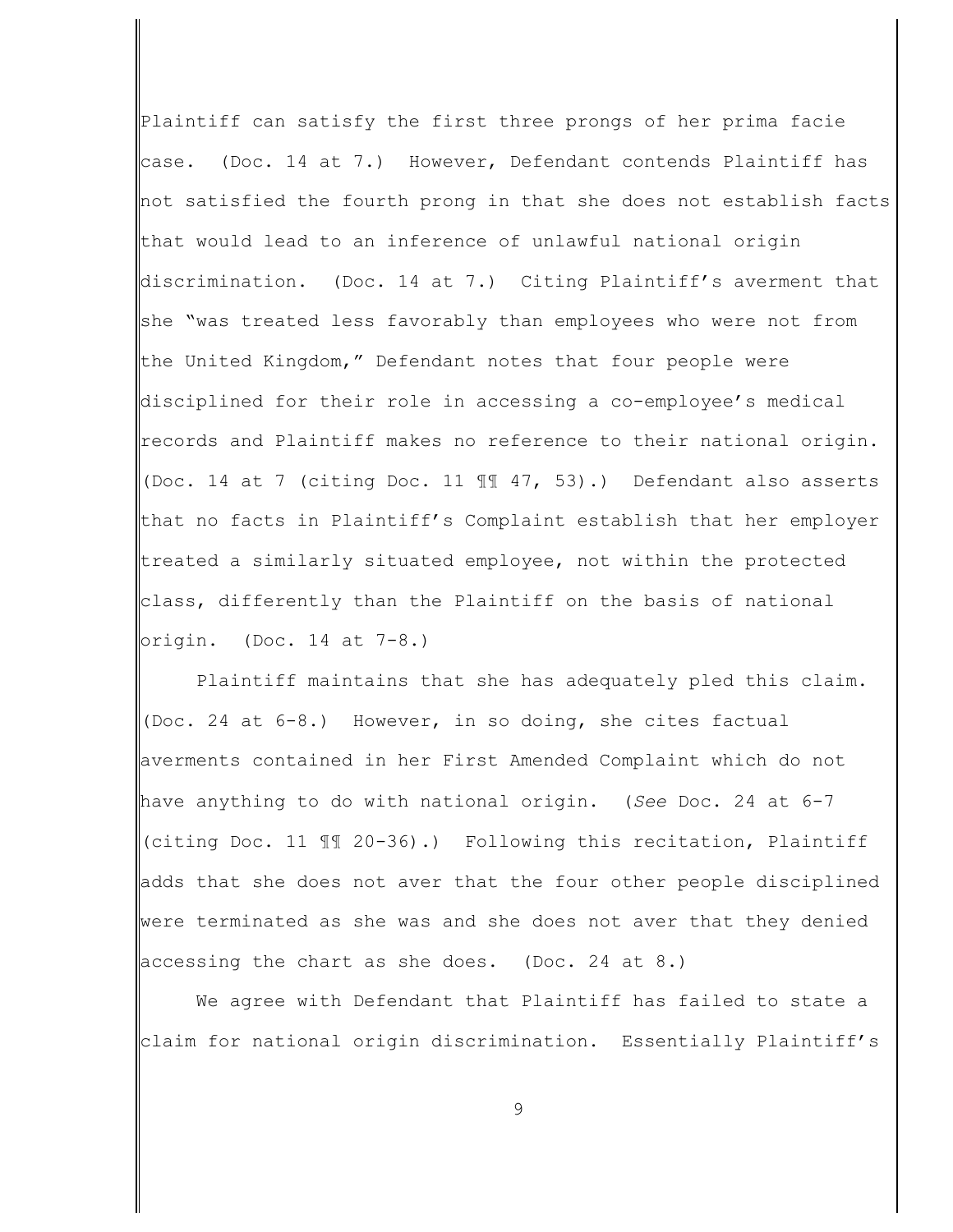national origin discrimination claim, as pled, is based only on her assertion that she was treated less favorably than employees who were not from the United Kingdom. (Doc. 11  $\frac{6}{5}$  47.) This conclusory assertion is insufficient to meet Plaintiff's pleading burden. If Plaintiff chooses to satisfy the requirements of the fourth prong of her prima facie case through comparator evidence, $^{\rm 1}$  her "[f]actual allegations must be enough to raise a right to relief above the speculative level." *Twombly*, 550 U.S. at 555 (citations omitted). Here Plaintiff states in her brief what her First Amended Complaint *does not aver* regarding comparators (Doc. 24 at 8), but these assertions do not satisfy the *Twombly* standard. Therefore, we grant Defendant's motion regarding Plaintiff's national origin discrimination claim. We also will allow Plaintiff an opportunity to amend this claim as we cannot say that amendment would be inequitable or futile. *See Grayson v. Mayview State Hosp.*, 293 F.3d 103, 108 (3d Cir. 2002).

# **2. Age Discrimination**

Defendant contends that Plaintiff has failed to state a claim under the ADEA (Age Discrimination in Employment Act, 29 U.S.C. § 621 et seq.). (Doc. 14 at 6.) We agree.

The causal nexus between the harm suffered and membership in a protected class (which is the essential consideration of the fourth prong) may be, but is not necessarily, shown by showing similarly situated individuals outside the plaintiff's class were treated more favorably. *See Anderson v. Wachovia Mortg. Corp.*, 621 F.3d 261, 273-275 (3d Cir. 2010) (citing *Matzak v. Frankford Candy & Chocolate Co.*, 136 F.3d 933, 939 (3d Cir. 1997)).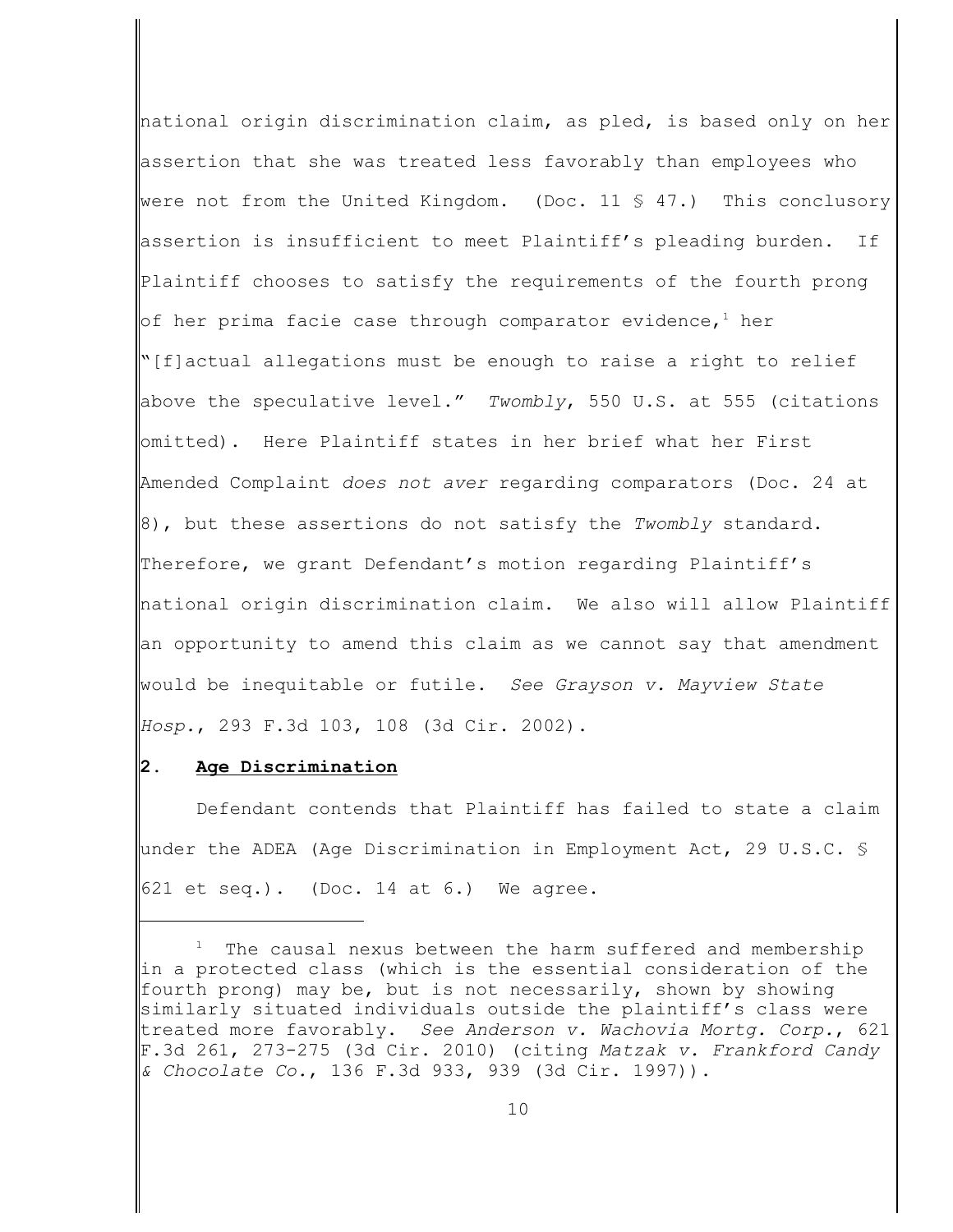The ADEA makes it unlawful for an employer to discriminate against any individual in hiring, termination, compensation, or conditions of employment on the basis of the individual's age. 29 U.S.C. § 623(a)(1). Where the plaintiff lacks direct evidence of discrimination, an ADEA claim is evaluated under the burdenshifting framework for Title VII cases outlined in *McDonnell Douglas Corp. v. Green*, 411 U.S. 792 (1973). *See Smith v. City of Allentown*, 589 F.3d 684, 691 (3d Cir. 2009). As set out above, this framework places the initial burden on the plaintiff to establish a prima face case of discrimination. *Reeves v. Sanderson Plumbing Prods., Inc.*, 530 U.S. 133, 142 (2000). If the plaintiff succeeds in establishing a prima facie case, the burden shifts to the defendant to articulate a legitimate, non-discriminatory reason for the adverse employment action. *Id.* To prevail, the plaintiff must prove, by a preponderance of the evidence, that the defendant's legitimate reason was in fact pretext of discrimination. *Id.*

The elements of the plaintiff's prima facie case are: 1) the plaintiff is forty years of age or older; 2) the defendant took an adverse employment action against the plaintiff; 3) the plaintiff was qualified for the position in question; and 4) the plaintiff was ultimately replaced by another employee who was sufficiently younger to support an inference of discriminatory animus. *Smith*, 589 F.3d at 689 (citing *Potence v. Hazleton Area Sch. Dist.*, 357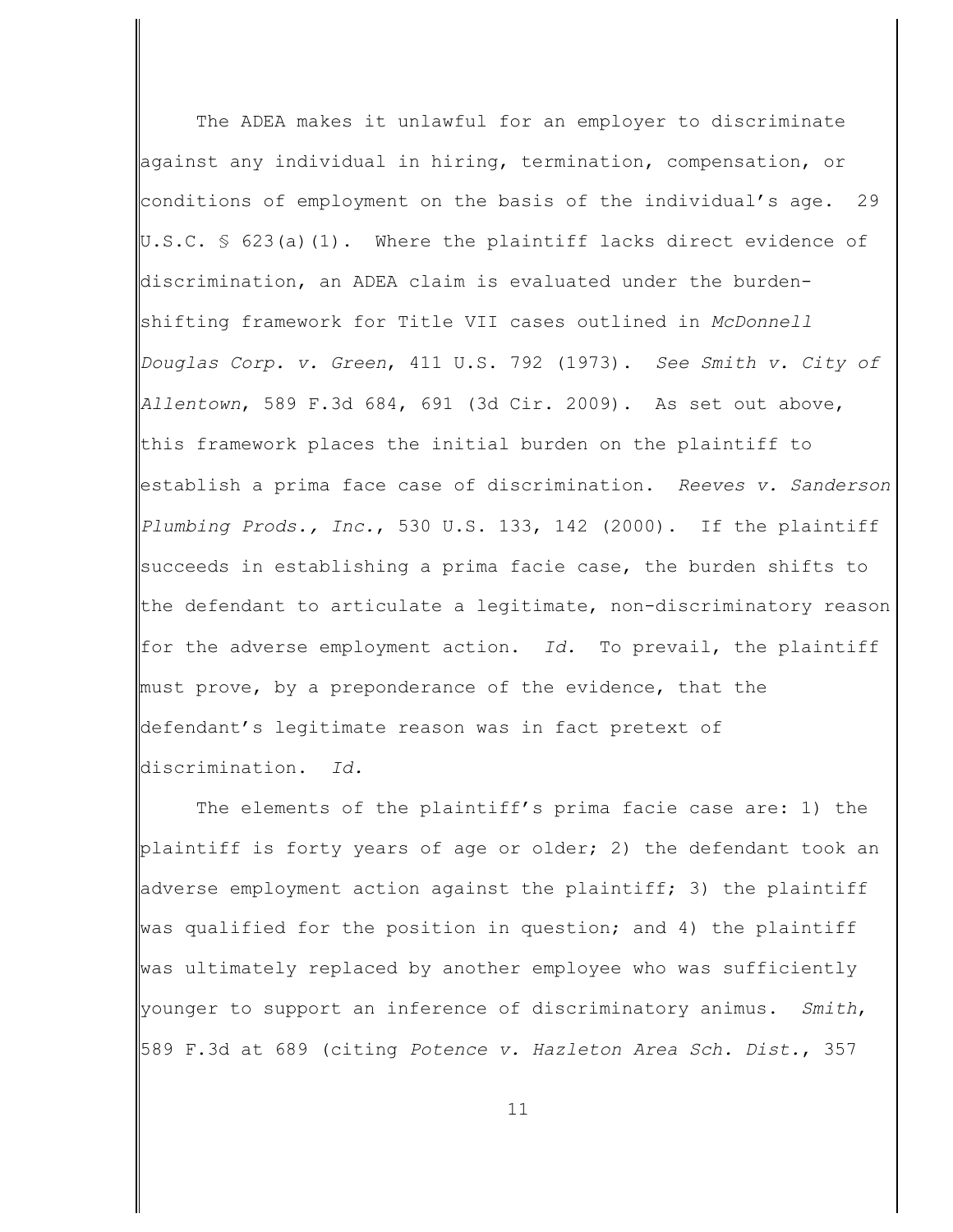F.3d 366, 370 (3d Cir. 2004)). The Third Circuit Court of Appeals has also allowed that a plaintiff may satisfy the fourth prong of the prima facie case by showing that the employer had a continued need for someone to perform the same work after the plaintiff left. *Pivirotto v. Innovative Systems, Inc.*, 191 F.3d 344, 354 (3d Cir. 1999) (citation omitted).

Here, for purposes of this motion, Defendant contests only the fourth prong of the prima facie case. (Doc. 14 at 6.) Defendant states that "Plaintiff has nowhere in her Complaint stated that she was replaced by a sufficiently younger person who was similarly situated," adding that "Plaintiff makes no reference in her Complaint to being replaced at all." (*Id.*)

Plaintiff does not dispute these assertions, nor does she argue that she is proceeding under the alternative fourth prong set out in *Pivirotto*. (*See* Doc. 24 at 5-6.) Although Plaintiff maintains that she is not required to plead every element of a prima facie case, she recognizes that she "must at least make 'allegations that raise a reasonable expectation that discovery will reveal evidence of the necessary element.'" (Doc. 24 at 5 (citing *Fowler v. UPMC Shadyside*, 578 F.3d 203, 213 (3d Cir. 2009)).) Plaintiff's conclusory assertion that she "has done so in this case" (Doc. 24 at 5) is insufficient to meet her burden under *Fowler*, *Twombly* and *Iqbal*. In support of her assertion that she has sufficiently pled her ADEA claim, Plaintiff's opposition brief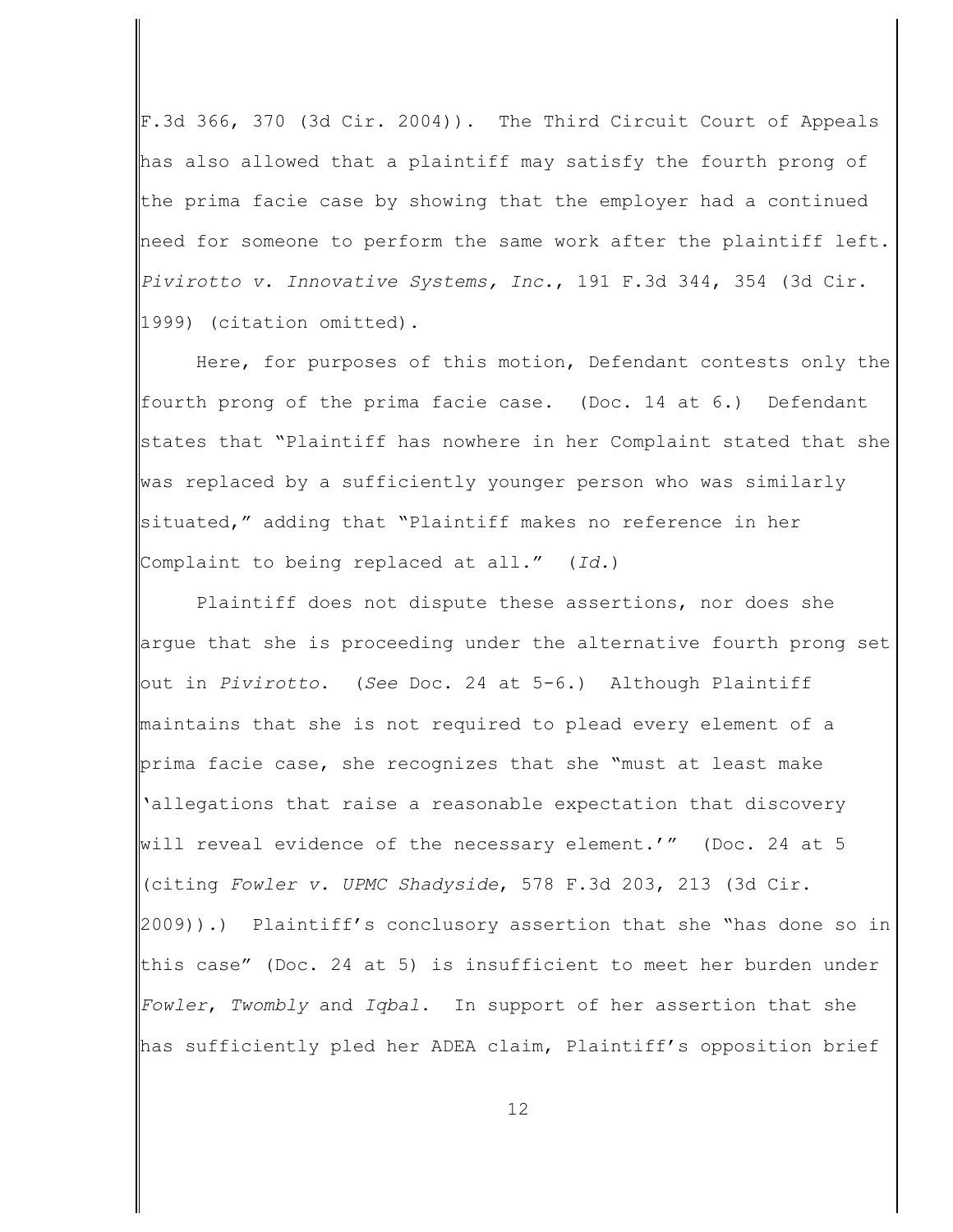does not point to a single paragraph in her First Amended Complaint. (*See* Doc. 24 at 5-6.)

Based on the dearth of factual assertions supporting Plaintiff's ADEA claim, we grant Defendant's motion regarding this claim. We also will allow Plaintiff an opportunity to amend her ADEA claim as we cannot say that amendment would be inequitable or futile. *See Grayson v. Mayview State Hosp.*, 293 F.3d 103, 108 (3d Cir. 2002).

### **3. Retaliation**

Defendant asserts that Plaintiff's retaliation claim is improper because this claim was not advanced within ninety (90) days of when she received a right to sue letter from the EEOC. (Doc. 14 at 8.) Plaintiff responds that Defendant's argument ignores the "relation back" provisions of Federal Rule of Civil Procedure  $15(c)$ . (Doc. 24 at 8.) Plaintiff further avers that the retaliation claim in her First Amended Complaint is proper when considered in the context of Rule 15(c)(1). (*Id.*) Defendant did not file a reply brief and, therefore, did not refute Plaintiff's argument. Because it is Defendant's burden to show it is entitled to dismissal of a claim and Defendant has not met this burden, Defendant's requested dismissal of Plaintiff's retaliation claim is denied.

## **III. Conclusion**

For the reasons discussed above, Defendant, Pocono Medical